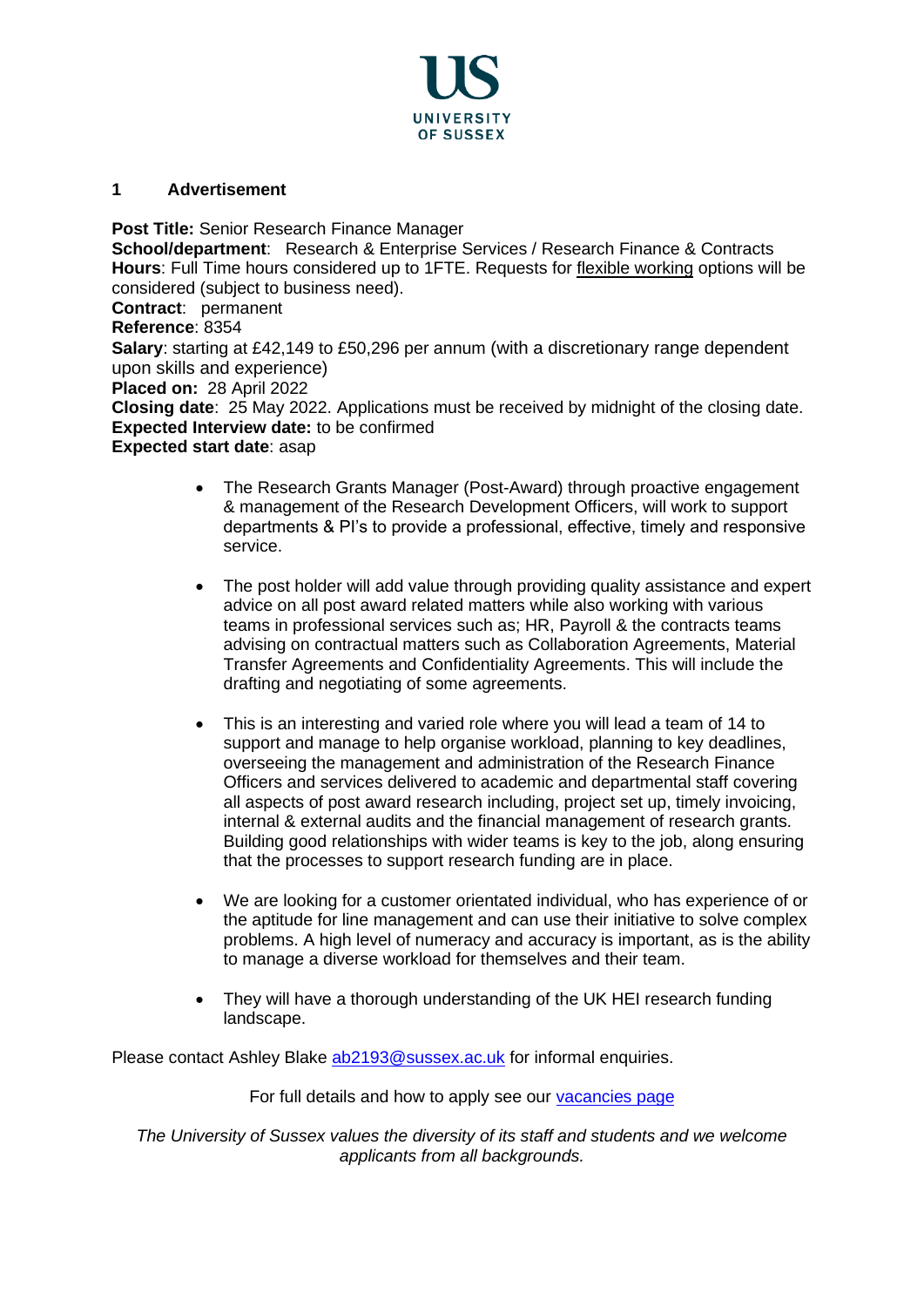# **2. The School / Division**

Please find further information regarding the school/division at [Supporting Research and](https://www.sussex.ac.uk/research/about/research-and-enterprise)  [Enterprise : Research environment : Research at Sussex : University of Sussex](https://www.sussex.ac.uk/research/about/research-and-enterprise)

### **3. Job Description**

Job Description for the post of: Senior Research Finance Manager

**Department:** Research & Enterprise Services

**Section/Unit/School:** Research Finance & Contracts

**Location:** Falmer House/Hybrid Working

**Grade:** Grade 8

**Responsible to:** Head of Research Finance

**Responsible for:** Research Finance Manager G7, Senior Research Finance Officers G6 (11 FTE), Senior Research Finance Administrator (G5), Research Finance Administrator (G4)

**Role description:**

The post holder will oversee the delivery of grant and contract support through the post award team, ensuring that staff and students receive first class, timely, pragmatic and accurate support. Using your professional expertise, you will foster and embed a customer / academic led service through your team. You will identify ways to improve and streamline processes where necessary.

## **PRINCIPAL ACCOUNTABILITIES**

1. Lead, manage, promote and maintain a high-quality Research Finance team, offering an excellent customer focused service helping academics seamlessly manage their research projects engendering a culture of continuous improvement.

 $\overline{\phantom{a}}$ 

- 2. To ensure the delivery of outputs from the team, you will use your organisation skills, keen eye for detail, and process driven approach to manage the Post Award workflow.
- 3. Ensure compliance with all relevant funder legislation and University policies, applying your expertise and advising on their practical application.
- 4. Work in partnership with other key stakeholders within the academic community/departments to ensure a seamless service.
- 5. Support the development and delivery of research finance services through delivering improvements to processes, advice and training to RFO's, departmental staff and awareness raising activities.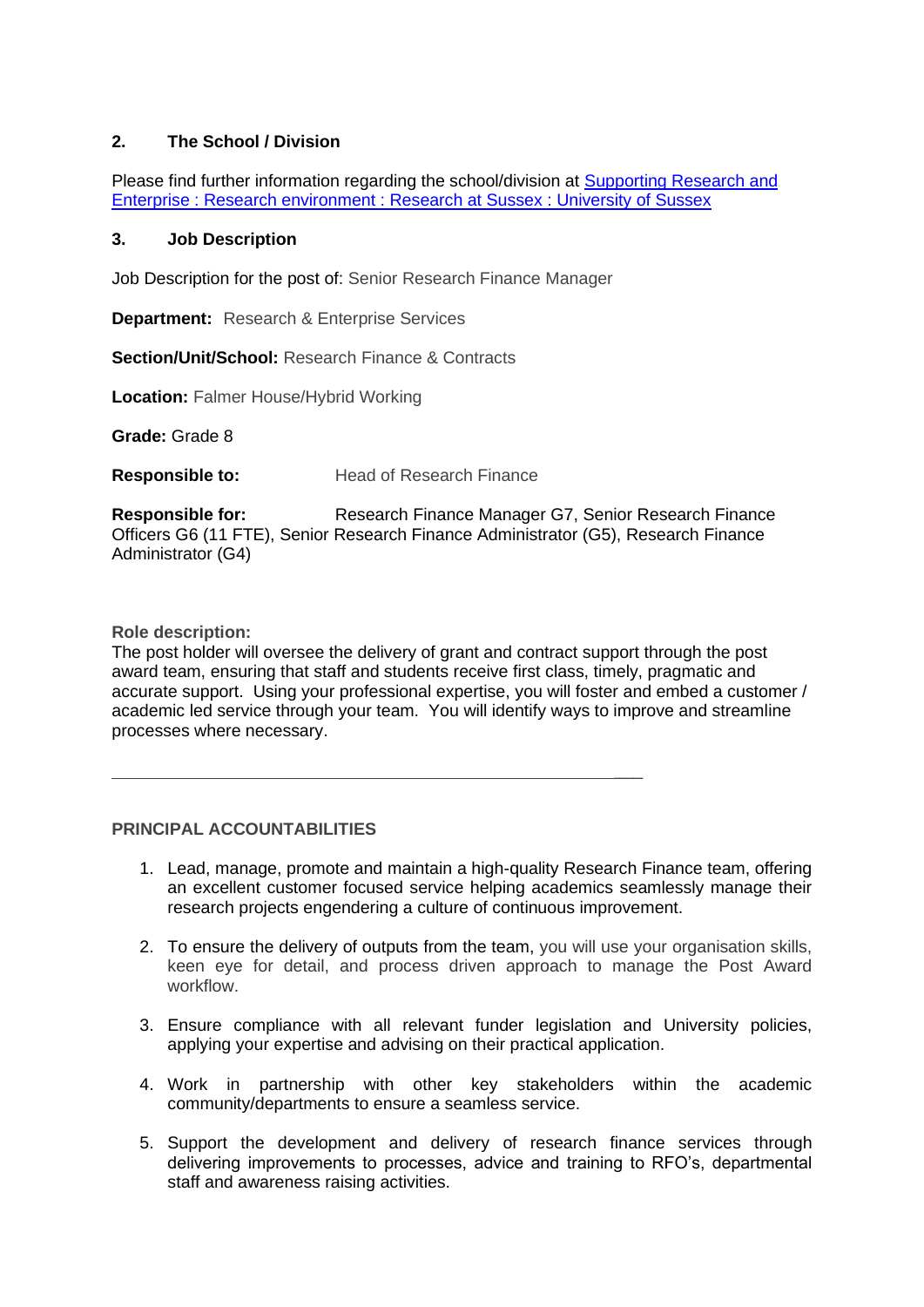6. Provide timely and accurate provision of information to internal and external auditors, as required.

## **KEY RESPONSIBILITIES**

## **1. Team Management and Leadership**

- 1.1 Provide management and leadership to motivate the team to achieve targets and objectives
- 1.2 Ensure the availability of resources to achieve targets and objectives including the selection, induction, performance management and development of all members of the department
- 1.3 Ensure team understanding and application of operational standards are embedded in the team culture and methods of working
- 1.4 Support the development of others, providing training and coaching in area of expertise
- 1.5 Foster an ethos of continuous improvement

## **2. Service Delivery**

- 2.1 Working within overall university policies and procedures, ensure the effective management of responsibilities in the area of expertise. Plan and allocate resources to support the achievement of Divisional targets and objectives.
- 2.2 Ensure effective systems and procedures are in place to support the achievement of key performance targets in area of responsibility.
- 2.3 Contribute the development of Divisional/functional strategic planning process
- 2.4 Ensure the delivery of improvements to systems and procedures to maintain effective service delivery within area of responsibility.
- 2.5 Ensure appropriate records and documentation are maintained commensurate with policy and procedure.
- 2.6 Provide reports and other communication media internally and externally as appropriate. To undertake analysis, interpretation, and presentation of complex information to inform decisions related to subject area
- 2.7 Identify critical issues when resolving problems particularly where there is complex or competing information and use university policy and objectives to make decisions.

#### **3. Policy and Procedure**

- 3.1 Based on a broad and deep set of knowledge and experience, interpret policy and procedure, providing advice on the application of policy as required.
- 3.2 Contribute to the shaping of policy decisions and improvement in area of expertise.
- 3.3 Ensure appropriate governance is in place for area of expertise.

#### **4. Customers and Stakeholders**

- 4.1 Proactively work with internal and external stakeholders, colleagues or students to ensure the effective service delivery, initiate and develop relationships, providing data and information to inform decisions as necessary, showing appropriate sensitivity when needed.
- 4.2 Persuade, influence, and negotiate as appropriate to further the objectives of the **University**

#### **5. Details of the key responsibilities**

5.1 The financial administration of individual projects funds, internally and externally funded research.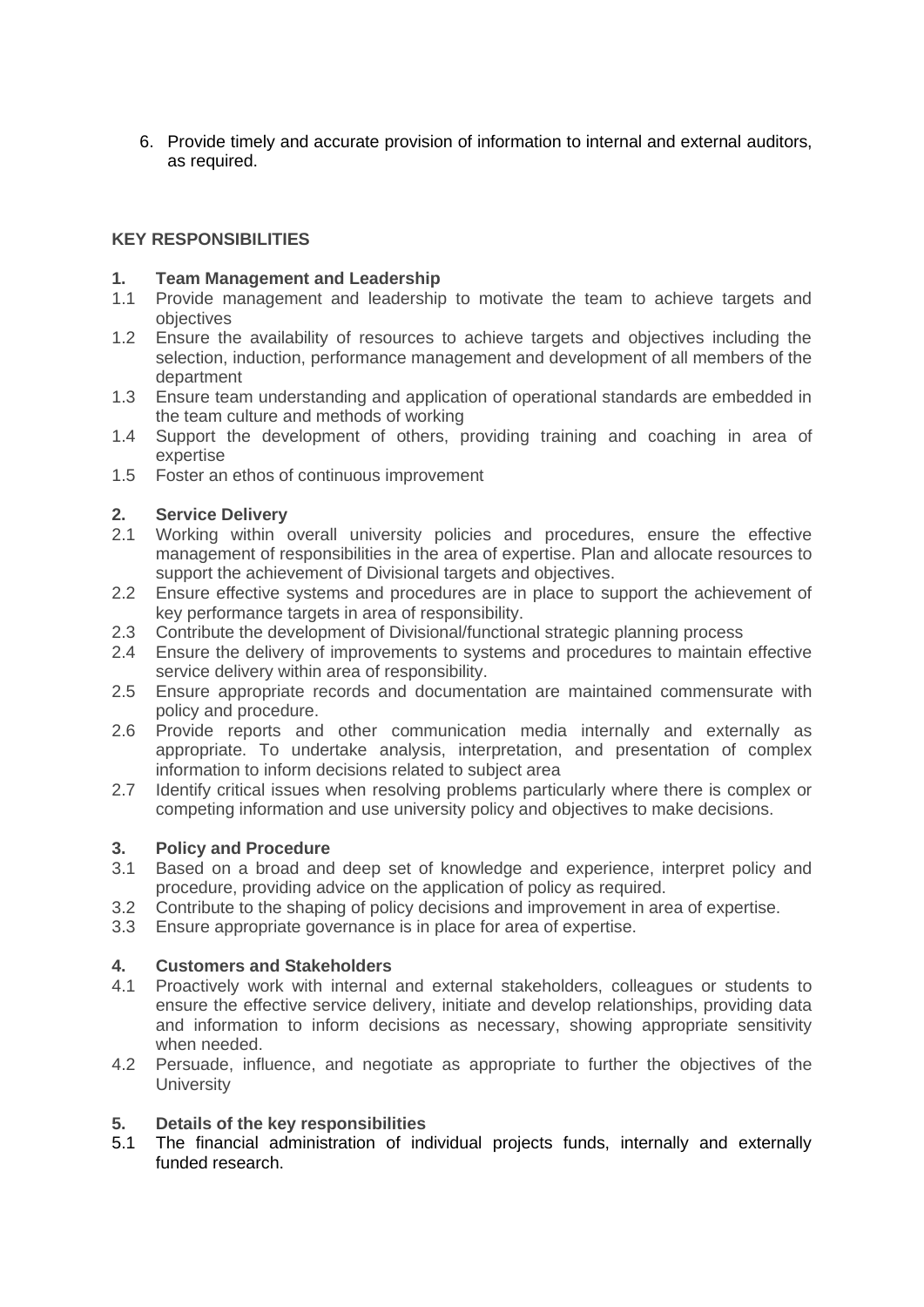- 5.2 Provide advice and guidance to Principal Investigators and their teams on a range of project funding matters.
- 5.3 Provide training to team members and departmental staff.
- 5.4 Monitor budgets, income and expenditure on research awards and identify any significant variances. Liaise with Principal Investigators over significant unresolved variances and potential financial problems.
- 5.5 Engage with the systems team and the Senior Research Accountant/Analyst to improve reports used within the team and by the PI's.
- 5.6 Ensure that all external and internal financial reporting requirements are met and deadlines adhered to, including negotiation within the appropriate time frame of extensions/supplements as required.

To carry out any other duties that are within the employee's skills and abilities whenever reasonably instructed.

This Job Description sets out current duties of the post that may vary from time to time without changing the general character of the post or level of responsibility entailed.

## **INDICATIVE PERFORMANCE CRITERIA**

- Leading a team of 14 staff, organising workload, planning to key deadlines.
- Overseeing the management and administration of the Research Finance Officers and services delivered to academic and departmental staff.
- Managing project closures and audit compliance.
- Investigate and resolve complex queries and provide information for Schools and external funding bodies.
- Maintain a close working relationship with the Research Development team to ensure a seamless transition and timely set up of all projects.
- The post holder reports to the Head of Research Finance, working under broad direction to enable the post holder to manage their own work and that of their team members, to achieve their agreed objectives. The role holder will play a key role as part of the Divisional leadership team in supporting the achievement of the strategic and operational goals of the University, Professional Services & their division. The post holder is expected to work collaboratively across the University and with key stakeholders to deliver single team working that efficiently and effectively supports the achievement of those goals and objectives.
- Support achievement of the Research & Enterprise Division's compliance with all applicable statutory and regulatory compliance obligations, including (but not limited to): UKVI, Health & Safety, the Prevent Duty, data protection, Competition and Markets Authority requirements and equal opportunities, as appropriate to the grade and role. Additionally, to promote good practice in relation to university policy, procedure and guidance in relation to those compliance matters in respect of students, staff and other relevant parties.
- Balance effectiveness and cost-efficiency in the management of the budgets you are accountable for, demonstrating compliance with Value for Money and Return on Investment principles to support the University's strategic aim to achieve a world-class standard of teaching and research by managing our resources effectively and efficiently
	- •

#### **4. Person Specification**